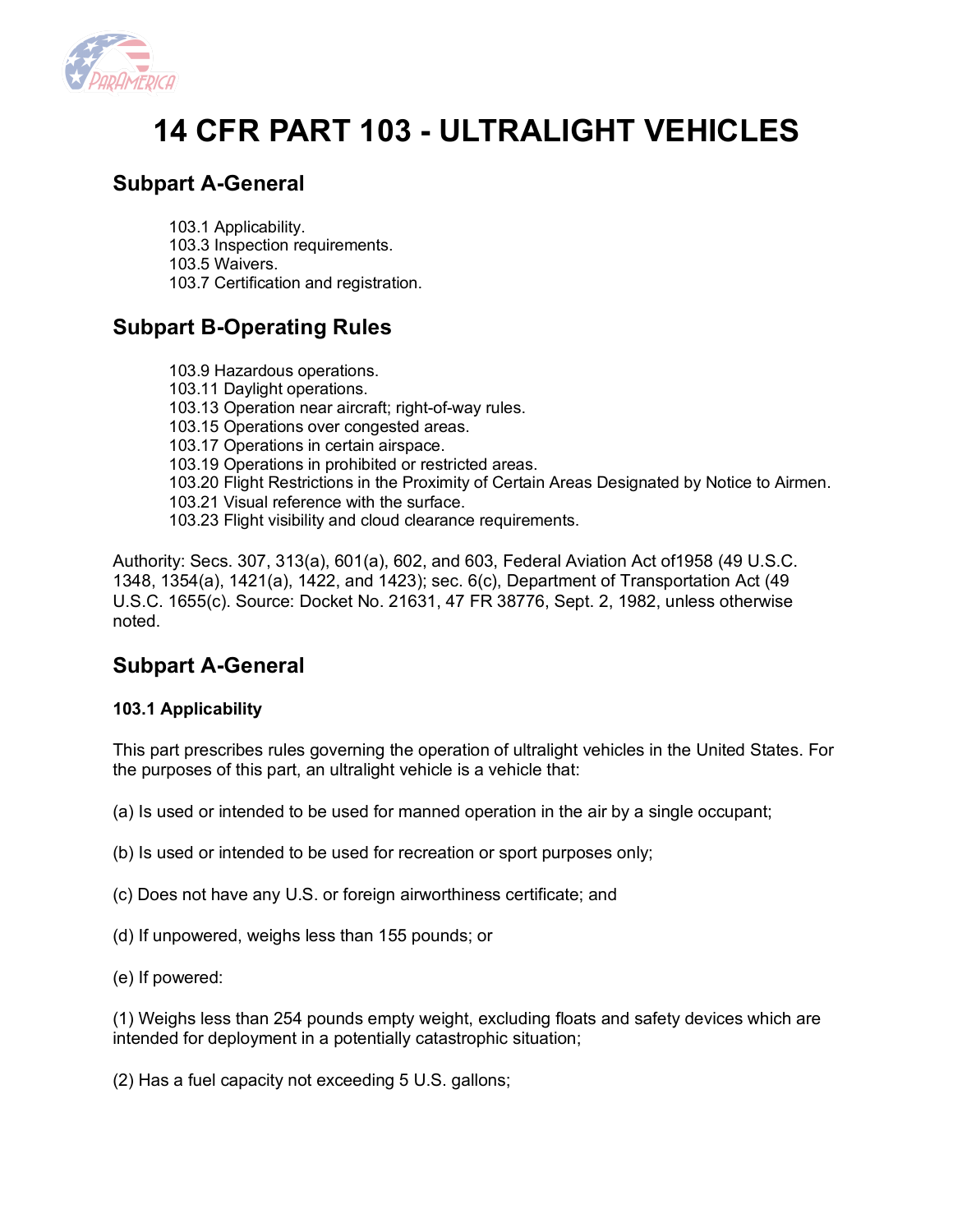(3) Is not capable of more than 55 knots calibrated airspeed at full power in level flight; and

(4) Has a power-off stall speed which does not exceed 24 knots calibrated airspeed.

### **103.3 Inspection requirements.**

(a) Any person operating an ultralight vehicle under this part shall, upon request, allow the Administrator, or his designee, to inspect the vehicle to determine the applicability of this part.

(b) The pilot or operator of an ultralight vehicle must, upon request of the Administrator, furnish satisfactory evidence that the vehicle is subject only to the provisions of this part.

### **103.5 Waivers.**

No person may conduct operations that require a deviation from this part except under a written waiver issued by the Administrator.

### **103.7 Certification and registration.**

(a) Notwithstanding any other section pertaining to certification of aircraft or their parts or equipment, ultralight vehicles and their component parts and equipment are not required to meet the airworthiness certification standards specified for aircraft or to have certificates of airworthiness.

(b) Notwithstanding any other section pertaining to airman certification, operators of ultralight vehicles are not required to meet any aeronautical knowledge, age, or experience requirements to operate those vehicles or to have airman or medical certificates.

(c) Notwithstanding any other section pertaining to registration and marking of aircraft, ultralight vehicles are not required to be registered or to bear markings of any type.

# **Subpart B-Operating Rules**

### **103.9 Hazardous operations.**

(a) No person may operate any ultralight vehicle in a manner that creates a hazard to other persons or property.

(b) No person may allow an object to be dropped from an ultralight vehicle if such action creates a hazard to other persons or property.

### **103.11 Daylight operations.**

(a) No person may operate an ultralight vehicle except between the hours of sunrise and sunset.

(b) Notwithstanding paragraph (a) of this section, ultralight vehicles may be operated during the twilight periods 30 minutes before official sunrise and 30 minutes after official sunset or, in Alaska, during the period of civil twilight as defined in the Air Almanac, if: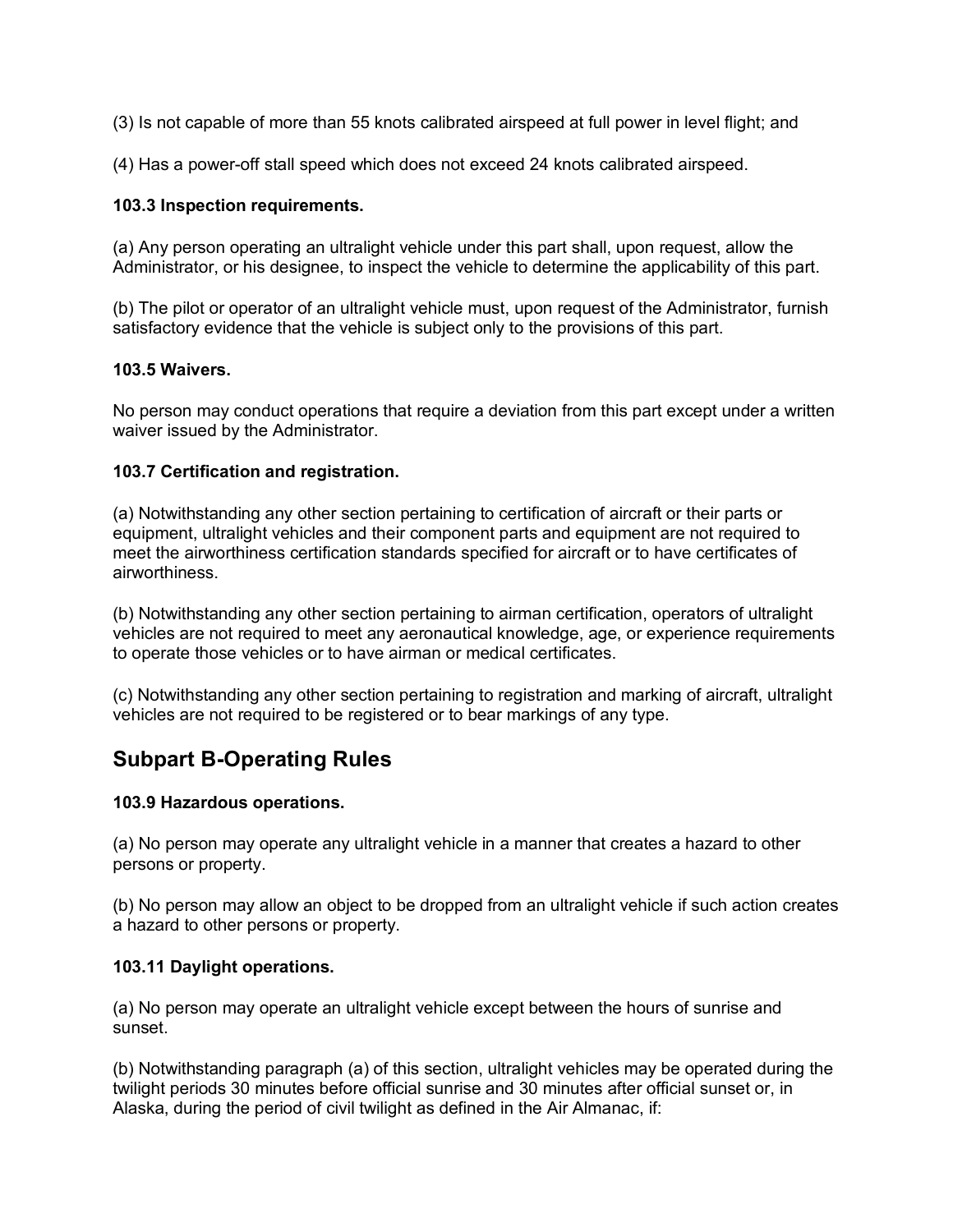(1) The vehicle is equipped with an operating anti-collision light visible for at least 3 statute miles; and

(2) All operations are conducted in uncontrolled airspace.

### **103.13 Operation near aircraft; right-of-way rules.**

(a) Each person operating an ultralight vehicle shall maintain vigilance so as to see and avoid aircraft and shall yield the right-of-way to all aircraft.

(b) No person may operate an ultralight vehicle in a manner that creates a collision hazard with respect to any aircraft.

(c) Powered ultralights shall yield the right-of-way to unpowered ultralights.

#### **103.15 Operations over congested areas.**

No person may operate an ultralight vehicle over any congested area of a city, town, or settlement, or over any open air assembly of persons.

#### **103.17 Operations in certain airspace.**

No person may operate an ultralight vehicle within Class A, Class B, Class C, or Class D airspace or within the lateral boundaries of the surface area of Class E airspace designated for an airport unless that person has prior authorization from the ATC facility having jurisdiction over that airspace.

#### **103.19 Operations in prohibited or restricted areas.**

No person may operate an ultralight vehicle in prohibited or restricted areas unless that person has permission from the using or controlling agency, as appropriate.

#### **103.20 Flight Restrictions in the Proximity of Certain Areas Designated by Notice to Airmen.**

No person may operate an ultralight vehicle in areas designated in a Notice to Airmen under § 91.137, § 91.138, 91.141, § 91.143 or § 91.145 of this chapter, unless authorized by:

(a) Air Traffic Control (ATC); or

(b) A Flight Standards Certificate of Waiver or Authorization issued for the demonstration or event. [*103.20 was amended 9/11/01 as per Federal Register page 66 FR 47378*]

### **103.21 Visual reference with the surface.**

No person may operate an ultralight vehicle except by visual reference with the surface.

#### **103.23 Flight visibility and cloud clearance requirements.**